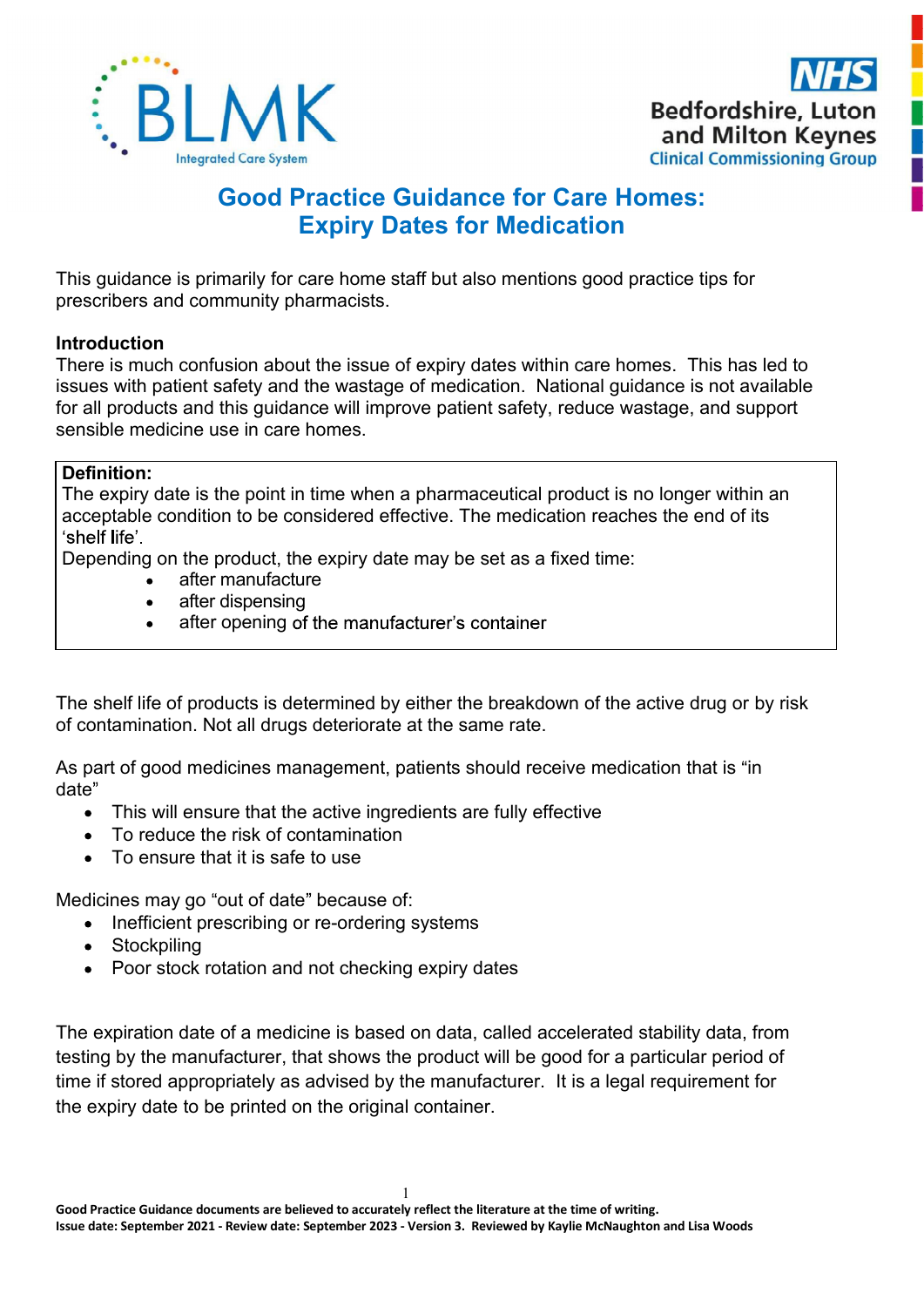



# Key points for basic storage guidelines

- Keep all medication in the original container in which they were dispensed
- Keep medicines in their original outer packaging, to protect from sunlight
- All medicines should be stored in a cool (below 25°C) dry place unless refrigeration is required (between 2°C and 8°C)
- The expiry date of products can change once opened
- Record the date opened and the calculated expiry on the medicine package/label if the manufacturers expiry date is affected by opening
- Be vigilant with product expiry dates  $\bullet$
- Store as recommended by the manufacturer, check the information leaflet or access eMC at https://www.medicines.org.uk/emc#gref<br>Use disposable gloves per preparation per patient when applying creams or ointments. i.e.
- if applying more than one preparation for the patient, gloves should be changed between preparations

# Effects of using expired stock

- The active drug could become chemically unstable
- The effectiveness of the drug may change
- The breakdown of the drug may be toxic and harmful to the patient  $\bullet$
- Increased risk of contamination

# Examples of different wording of expiry dates

| <b>Wording on packaging</b>     | <b>Definition</b>                        |
|---------------------------------|------------------------------------------|
| Best before January 2021        | Discard 31/12/2020                       |
| Use before end January 2021     | Discard 31/01/2021                       |
| Use by January 2021             | Discard 31/12/2020                       |
| Discard after January 2021      | Discard 31/01/2021                       |
| <b>Expires January 2021</b>     | Discard 31/01/2021                       |
| Use within one month of opening | Self-explanatory (ideally every 28 days) |
| Discard 7 days after opening    | Self-explanatory                         |

In general, solid dose formulations have a longer expiry date than liquid preparations. The manufacturer's expiry on a container is the unopened expiry date. After opening, the expiry date may be affected or shortened. This should be highlighted on the medicine label or container by the person opening the container for the first time.

Certain external factors can affect expiry – contact with water, temperature, air or light. One example is antibiotics to be taken as a liquid formulation which are stored in the pharmacy as a dry powder, which is then reconstituted with water and then given a shorter expiry date.

Any product whose appearance suggests it may be unfit for use should be discarded – **irrespective of expiry date**. If there is any doubt, contact the community pharmacy for advice.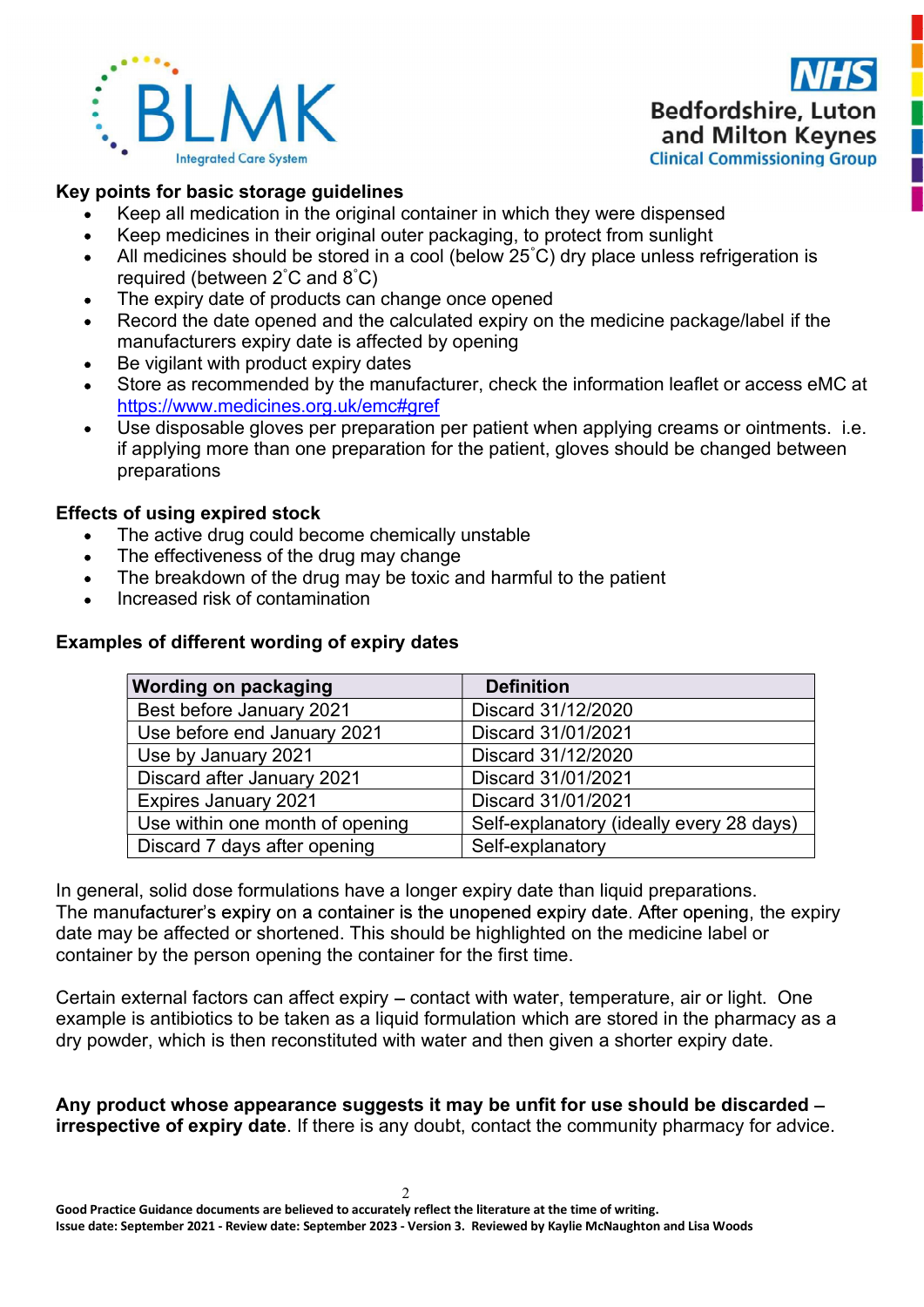



#### Monitored Dosage Systems (MDS)

Gold standard practice and the position endorsed across BLMK ICS is for all medications supplied<br>Monitored Dosage Systems (MDS)<br>Gold standard practice and the position endorsed across BLMK ICS is for all medications suppli to care homes to be dispensed in their original packaging alongside relevant MAR chart(s).<br>
Monitored Dosage Systems (MDS)<br>
Gold standard practice and the position endorsed across BLMK ICS is for all medications supplied<br> Monitored Dosage Systems (MDS)<br>
Monitored Dosage Systems (MDS)<br>
Monitored Dosage Systems (MDS)<br>
Monitored Dosage Systems (MDS)<br>
Monitored Dosage Systems (MDS) should be avoided; however, in the event that medication does<br> **FREE SET AND REPAIRE THE SET AND REGISTANCES IN BEHOT CONTROLLED AND RESPONSED MONORE DURING CONSIDERABLY CONTROLLED SUPPOSED CONTROLLED AND SCALE INTO THE SCALE IN A MORE CONTROLLED AND A MORE TO A MORE THAT A MORE AND A** they have not been used. **Please note not all medicines are suitable for inclusion in MDS for example:**<br> **Please note not all medicial Commissioning Group**<br> **Please note of inclusion in their original packaging alongside relevant MAR chart(s).**<br> MEDITE CONSIDER A Bedfordshire, Luton<br>
Medicines Systems (MDS)<br>
Indegrade Care System<br>
ed Dosage Systems (MDS)<br>
Indegrade Care Systems<br>
Indegrade Care Systems<br>
Ad Dosage Systems (MDS) should be avoided; however, in the eve MEDIT BESTAND TO THE SERVICE THE SERVICE THE MEDIT ON MANGED THE MEDIT ON THE STATE OF THE STATE OF THE STATE OF THE STATE OF THE STATE OF THE STATE OF THE STATE OF THE STATE OF THE STATE OF THE STATE OF THE STATE OF THE S **EXERCT METHET SET ASSEM WE ARE THE SET ASSEMBLY THE CONSIDENT CONSIDERATION CONSIDERATION CONSIDERATION CONSIDERATION (SCITE AND CONSIDERATION IN A CHARGED CONSIDERATION (SCITE AND CONSIDERATION CONSIDERATION (SCITE AND C EXECTS AND THE SHOULD CONDUCT SHOW THE SHOULD CONDUCT SHOW THE SHOW CINCIDE SHOW THE SHOW CINCIDE CONDUCT CONDUCT CONDUCT CONDUCT CONDUCT CONDUCT CONDUCT CONDUCT CONDUCT CONDUCT CONDUCT CONDUCT CONDUCT CONDUCT CONDUCT CON EXERCT MET THE SHOT CONDUCT AND THE SHOULD CONDUCT AND SHOW THE SHOW THE SHOW THE SHOW THE SHOW THE SHOW THE SHOWER SHOWERS TO DREAD THE SHOW THAT SHOWERS TO DREAD TO DREAD THE SHOWER ON DREAD THE SHOWER ON DREAD THE SHOW EXERCT MET THE SET ASSEMBED THE SET ASSEMBED THE CONDUCT SCHOLAR CONSIDERATION CONSIDERATION CONSIDERATION**<br> **EXERCT DOSEAGE STATES (SIGNATION CONSIDERATION** CONSIDERATION ON THE SURFACT ON THE SURFACT ON THE SURFACT ON T For this reason, the community pharmacy may dispense these medications separately in the community of Community of the community pharmacy may dispense in the community pharmacy may dispense the medication of the pharmacy m

- 
- 
- 
- 
- 
- 

| <b>Monitored Dosage Systems (MDS)</b>                                                                                                                                                                                                                                                                                                                                                 | Gold standard practice and the position endorsed across BLMK ICS is for all medications supplied<br>to care homes to be dispensed in their original packaging alongside relevant MAR chart(s).                                                                                                                      |  |  |  |
|---------------------------------------------------------------------------------------------------------------------------------------------------------------------------------------------------------------------------------------------------------------------------------------------------------------------------------------------------------------------------------------|---------------------------------------------------------------------------------------------------------------------------------------------------------------------------------------------------------------------------------------------------------------------------------------------------------------------|--|--|--|
| they have not been used.                                                                                                                                                                                                                                                                                                                                                              | Monitored Dosage Systems (MDS) should be avoided; however, in the event that medication does<br>have to be dispensed in an MDS it is recommended that medicines are discarded after 8 weeks if                                                                                                                      |  |  |  |
| Please note not all medicines are suitable for inclusion in MDS for example:<br>• Medicines that are sensitive to moisture, e.g. effervescent tablets<br>• Light-sensitive medicines, e.g. chlorpromazine<br>• Medicines that should only be taken when required, e.g. painkillers<br>• Medicines whose dose may vary depending on test results, e.g. warfarin<br>original container. | • Medicines that may be harmful when handled, e.g. cytotoxic products like methotrexate<br>• Medicines that should only be dispensed in glass bottles, e.g. glyceryl trinitrate (GTN)<br>For this reason, the community pharmacy may dispense these medications separately in the                                   |  |  |  |
|                                                                                                                                                                                                                                                                                                                                                                                       | <b>Example of products with Manufacturer Specific Expiry Dates</b>                                                                                                                                                                                                                                                  |  |  |  |
| <b>Glyceryl Trinitrate tablets</b>                                                                                                                                                                                                                                                                                                                                                    | 8 weeks after first opening                                                                                                                                                                                                                                                                                         |  |  |  |
| <b>Nicorandil</b><br>Manufacturer recommendation, then once opened<br>each blister has a 30-day expiry. Use each<br>blister strip at a time before opening the next.                                                                                                                                                                                                                  |                                                                                                                                                                                                                                                                                                                     |  |  |  |
| <b>Madopar capsules and tablets</b>                                                                                                                                                                                                                                                                                                                                                   | 2 weeks when dispensed into another container, but<br>best stored in the original package. Keep bottle<br>tightly closed.                                                                                                                                                                                           |  |  |  |
| <b>Chlorpromazine Syrup</b>                                                                                                                                                                                                                                                                                                                                                           | 6 months after opening                                                                                                                                                                                                                                                                                              |  |  |  |
| <b>Morphine sulphate Oral Solution</b>                                                                                                                                                                                                                                                                                                                                                | 3 months after opening                                                                                                                                                                                                                                                                                              |  |  |  |
| <b>Risperidone 1mg/ml Oral Solution</b>                                                                                                                                                                                                                                                                                                                                               | 3 months after opening                                                                                                                                                                                                                                                                                              |  |  |  |
| <b>Movicol Liquid</b>                                                                                                                                                                                                                                                                                                                                                                 | 30 days after opening.<br>Diluted solution - 24 hours                                                                                                                                                                                                                                                               |  |  |  |
| e.g. discard after 3 months of opening. However, in the care home setting where storage<br>When required medication (PRNs)<br>practice to date and initial on opening all PRN medication for audit trail purposes.                                                                                                                                                                    | Some products now show an expiry symbol $\;\stackrel{\textstyle<}{\sim}\;$ or state a recommended period after opening<br>conditions may be variable; it is recommended that the suggested expiry dates are followed.<br>Be aware of the expiry date of PRNs especially if they are not used frequently. It is good |  |  |  |
| Good Practice Guidance documents are believed to accurately reflect the literature at the time of writing.<br>Issue date: September 2021 - Review date: September 2023 - Version 3. Reviewed by Kaylie McNaughton and Lisa Woods                                                                                                                                                      |                                                                                                                                                                                                                                                                                                                     |  |  |  |

#### When required medication (PRNs)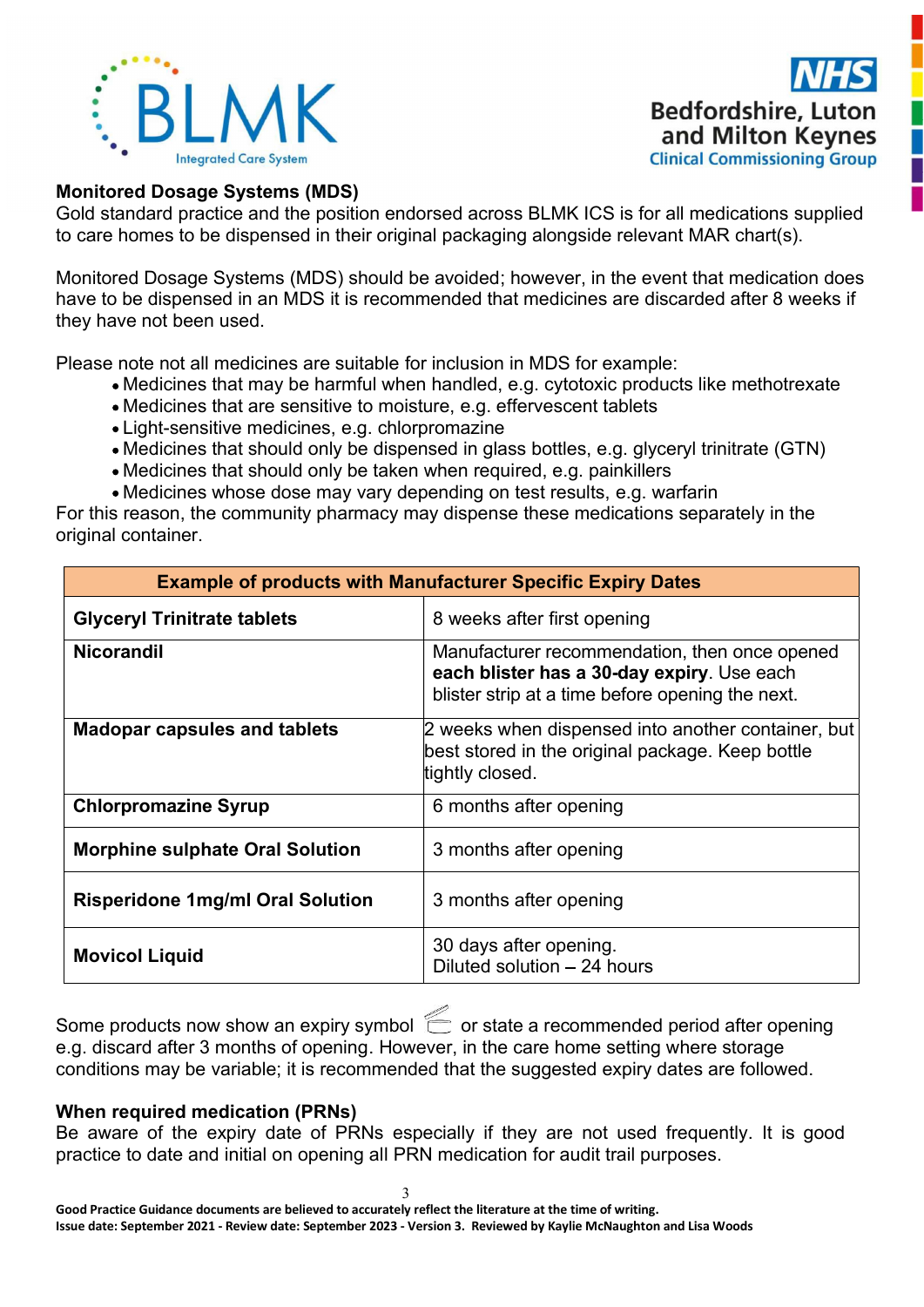



#### Some Exceptions:

Certain oral preparations have a shorter shelf life once they have been opened. The following list is not exhaustive and is only intended to cover some of the most frequently used products. Please add your own products as they become known to you. Many specials will have a short shelf life.

# Amitriptyline 25mg/5ml Solution SF

| <b>Manufacturer</b> | <b>Shelf Life</b><br>(unopened) | <b>Shelf Life</b><br>(once opened) | <b>Storage</b><br><b>Requirements</b> | <b>Pack Size</b> |
|---------------------|---------------------------------|------------------------------------|---------------------------------------|------------------|
| Rosemont            | 24 months                       | 6 months                           | Below 25°C                            | 150ml            |
| Thame Labs          | 12 months                       | 30 days                            | Below 25°C                            | 150ml            |
| Wockhardt UK Ltd    | 24 months                       | month                              | Below 25°C                            | 150ml            |

## Amlodipine 10mg/5ml Oral Solution

| <b>Manufacturer</b> | <b>Shelf Life</b><br>(unopened) | <b>Shelf Life</b><br>(once opened) | <b>Storage</b><br><b>Requirements</b> | <b>Pack Size</b> |
|---------------------|---------------------------------|------------------------------------|---------------------------------------|------------------|
| Rosemont            | vear                            | 30 days                            | Fridge $(2-8°C)$                      | 150ml            |

## Captopril 25mg/5ml Oral solution SF

| <b>Manufacturer</b> | <b>Shelf Life</b><br>(unopened) | <b>Shelf Life</b><br>(once opened) | <b>Storage</b><br><b>Requirements</b> | <b>Pack Size</b> |
|---------------------|---------------------------------|------------------------------------|---------------------------------------|------------------|
| Thame Labs          | 24 months                       | <sup>າ</sup> 1 days                | Below 30°C                            | 100ml            |

#### Haloperidol 5ml/5mg Oral Solution

| <b>Manufacturer</b>        | <b>Shelf Life</b><br>(unopened) | <b>Shelf Life</b><br>(once opened) | <b>Storage</b><br><b>Requirements</b> | <b>Pack Size</b> |
|----------------------------|---------------------------------|------------------------------------|---------------------------------------|------------------|
| Thame Labs                 | vears                           | 30 days                            | Below 25°C                            | 100ml            |
| <b>Pinewood Healthcare</b> | vears                           | None noted                         | Below 25°C                            | 100ml            |

#### Levothyroxine 100mcg/5ml Oral Solution

| <b>Manufacturer</b> | <b>Shelf Life</b><br>(unopened) | <b>Shelf Life</b><br>(once opened) | <b>Storage</b><br><b>Requirements</b> | <b>Pack Size</b> |
|---------------------|---------------------------------|------------------------------------|---------------------------------------|------------------|
| Ten Pharma          | As per bottle                   | 28 days                            | Below 25°C                            | 100ml            |
| Wockhardt UK Ltd    | 2 vears                         | 3 months                           | Below 25°C                            | 100ml            |
| Creo Pharma Ltd     | 18 months                       | 2 months                           | Below 25°C                            | 100ml            |
| Advanz Pharma       | 18 months                       | 8 weeks                            | Below 25°C                            | 100ml            |

#### Lorazepam 1mg/1ml Oral Solution

| <b>Manufacturer</b> | <b>Shelf Life</b><br>(unopened) | <b>Shelf Life (once</b><br>opened)    | <b>Storage</b><br><b>Requirements</b> | <b>Pack Size</b>          |
|---------------------|---------------------------------|---------------------------------------|---------------------------------------|---------------------------|
| Thame Labs          | 24 months                       | $60ml - 30$ days<br>$150ml - 90$ days | Fridge $(2-8°C)$                      | 60 <sub>ml</sub><br>150ml |

## In all cases, the printed manufacturer's expiry date should be used if it is earlier than the suggested guideline dates

 4 Good Practice Guidance documents are believed to accurately reflect the literature at the time of writing. Issue date: September 2021 - Review date: September 2023 - Version 3. Reviewed by Kaylie McNaughton and Lisa Woods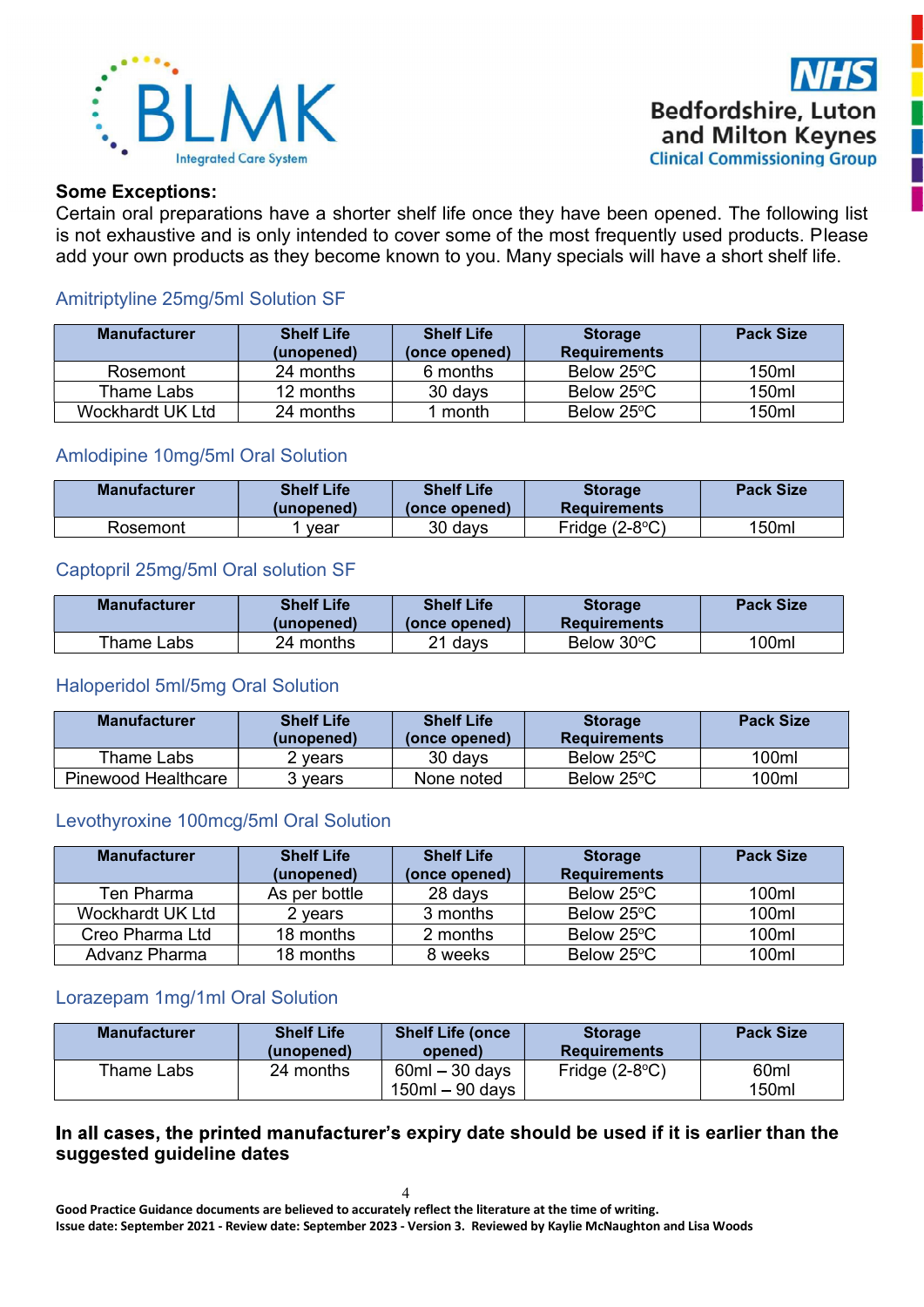



## Recommendations for Care Home Staff:

## Ordering medication

- Check current stock levels and quantities of medication being ordered are appropriate for requirement in order to avoid medication waste
- Do not forget to check medication not routinely stored in the medicines trolley e.g. PRNs, topical preparations
- A nominated member of staff should be responsible for ordering medication with a named deputy
- Request PRNs in original packs rather than in MDS. (MDS has reduced expiry therefore more frequent prescriptions will be necessary and more medication waste generated)

# Receiving medication from pharmacy

- Check if there are any specific expiry date instructions on labels e.g. some liquid antibiotics
- Check that all medicines decanted in non-original container have an expiry date on them. If they do not return to the pharmacy to be appropriately labelled
- Check the medication is still within its expiry date

## Storing medication

- Note and act on any specific storage instruction e.g. store in the fridge
- Rotate stock so the earliest expiry is at the front and therefore going to be used first i.e. 'first in, first out'
- Check expiry dates of medication stock at least once a month
- Medication is to remain in the container in which it was received  $-$  batches must not be mixed

#### Administering medication

- Check expiry date before each administration
- Record the date opened and the calculated expiry on the medicine package/label where appropriate e.g. creams, eye drops. Some packaging does not allow for the pharmacy label to be placed on the product e.g. eye drops. In these instances, the outer packaging will have to be endorsed with the date of opening. It is essential that the product remains in the outer packaging throughout duration of the treatment
- Highlight any short expiry as a reminder to all staff
- Any product whose appearance suggests it may be unfit for use should be discarded irrespective of expiry date. If there is any doubt, contact the community pharmacy for advice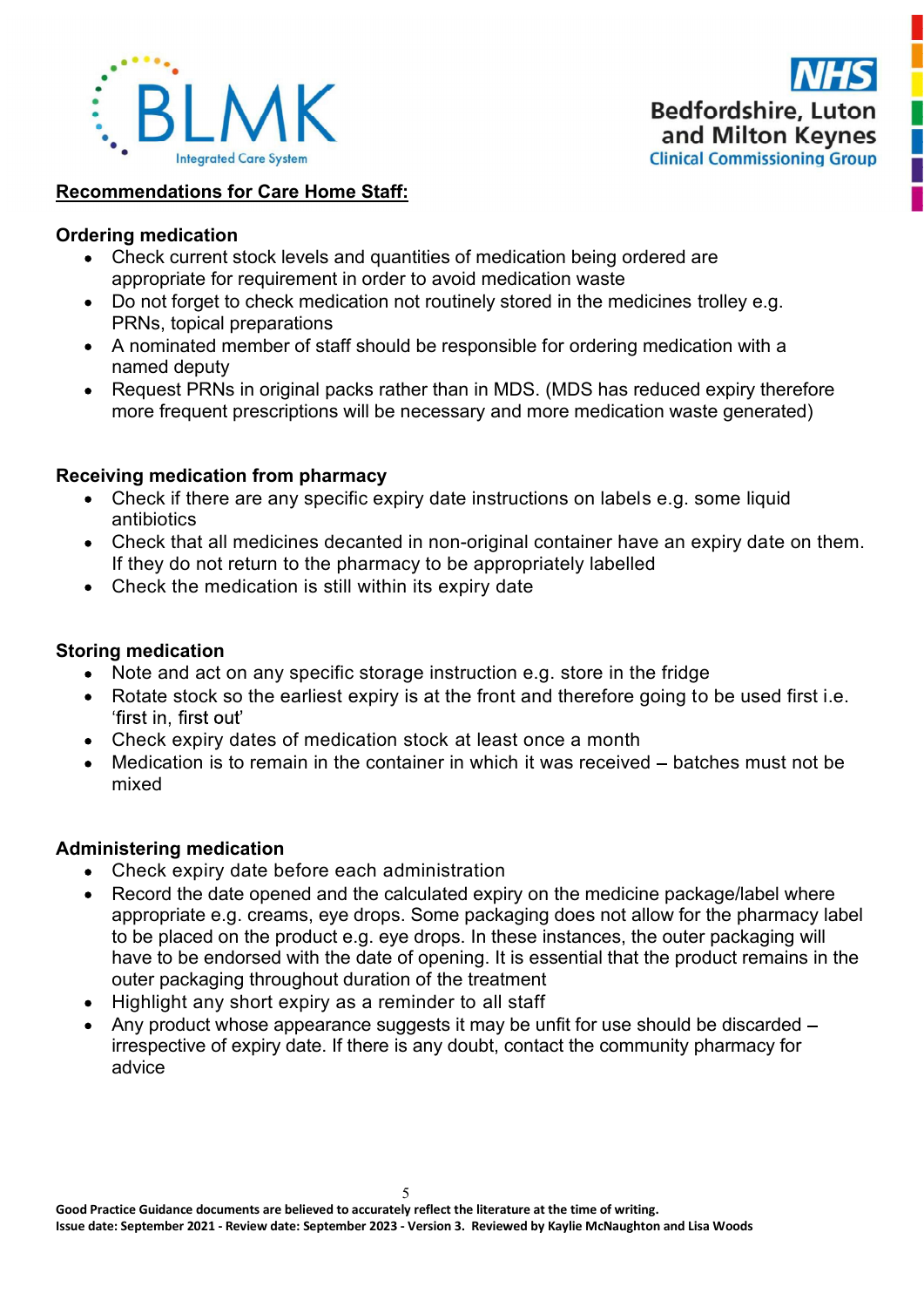



#### Recommendations for Prescribers:

#### Prescribing

- Prescribe the appropriate quantity of medication in order to avoid waste
- Quantities which appear to be excessive should be queried
- Directions should be clear rather than "as directed" or "when required"
- PRN medication should have a recommended duration of treatment

## Repeat prescribing process

 Consider nominating a named practice member to process care home prescription requests and to act as contact known to the care home to deal with queries

# Recommendations for Community Pharmacists:

## Dispensing medication

- If decanting from bulk container, label with appropriate expiry date
- Highlight any shortened expiry dates.
- Do not obscure expiry dates with labels
- If the care home generally receives medicines in an MDS, inform staff if a particular medicine is unsuitable for inclusion due to problems with stability. The foil packing around individual tablets must not be cut and placed in an MDS; doing so has potential to cause harm if inadvertently swallowed by the service user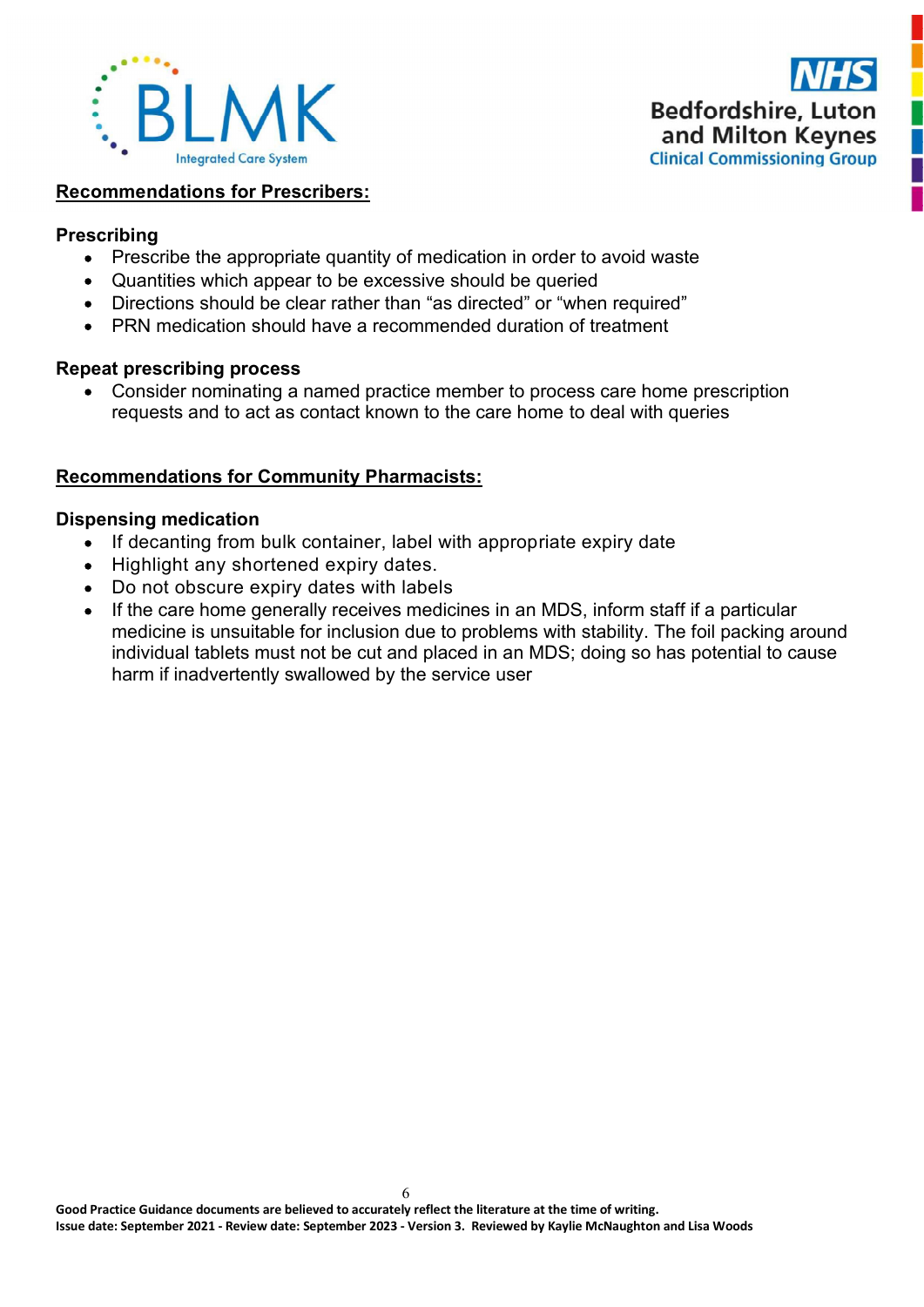

# Table of suggested expiry of products from date of Opening

| <b>Formulation Type</b>                                                                             | <b>Suggested Expiry after opening</b><br>unless otherwise stated by<br>manufacturer and still within<br>manufacturer's expiry date                                                                                         | <b>Comments</b>                                                                                                                                                                                                                                                                     |
|-----------------------------------------------------------------------------------------------------|----------------------------------------------------------------------------------------------------------------------------------------------------------------------------------------------------------------------------|-------------------------------------------------------------------------------------------------------------------------------------------------------------------------------------------------------------------------------------------------------------------------------------|
| Tablets & capsules in original<br>blister strips or container with<br>printed expiry date           | Manufacturer's expiry date as printed<br>on original box or individual foils<br>(check patient information leaflet)                                                                                                        | PRN (when required) medication,<br>wherever possible, should be used<br>from the manufacturer's original<br>pack. (The expiry date is printed on<br>each strip). Medicines kept for use in<br>next month should be recorded in the<br>'carried forward' section of the MAR<br>chart |
| Tablets & capsules stored in<br>dispensing bottles from<br>pharmacy                                 | 6 months from date of dispensing                                                                                                                                                                                           | Or as advised by Pharmacy                                                                                                                                                                                                                                                           |
| <b>Aspirin Dispersible tablets</b><br>stored in dispensing bottles from<br>pharmacy                 | 1 month from date of dispensing                                                                                                                                                                                            | Dispersible aspirin is not suitable<br>(sensitive to moisture) for<br>MDS/compliance aids and is often<br>dispensed in bottles/original<br>container                                                                                                                                |
| Tablets/Capsules stored in<br>pharmacy packed blisters -<br><b>Monitored Dosage System</b><br>(MDS) | 8 weeks from date of dispensing                                                                                                                                                                                            |                                                                                                                                                                                                                                                                                     |
| <b>Oral liquids (in original</b><br>manufacturer's packaging)                                       | 6 months from date of opening or<br>follow manufacturer's guidance e.g.<br>for specially manufactured items or<br>expiry date on packaging. For<br>antibiotics, check with community<br>pharmacist if not clear from label | Estimate the amount of any liquids<br>carried over. Medicines retained for<br>use should be recorded in the<br>'carried forward' section of the MAR<br>chart.                                                                                                                       |
| <b>Oral liquids (decanted into</b><br>pharmacy bottles)                                             | 3 months from when the original<br>container was opened                                                                                                                                                                    | The pharmacy should put an expiry<br>date on the bottle before sending to<br>the home, taking into account when<br>opened in the pharmacy                                                                                                                                           |
| <b>External liquids (lotions,</b><br>shampoos & bath oils)                                          | 6 months from date of opening                                                                                                                                                                                              | Or manufacturers recommendation if<br>shorter                                                                                                                                                                                                                                       |
| <b>Creams/Ointments in pump</b><br>dispensers                                                       | Manufacturer's expiry date                                                                                                                                                                                                 |                                                                                                                                                                                                                                                                                     |
| <b>Creams/Ointments in tubes</b>                                                                    | 3 months from date of opening, or<br>manufacturers recommendation if<br>shorter                                                                                                                                            |                                                                                                                                                                                                                                                                                     |
| <b>Creams/Ointments in</b><br>pots/tubs                                                             | 1 month from date of opening                                                                                                                                                                                               | Write the DATE and initial when<br>opening on the container                                                                                                                                                                                                                         |
| <b>Creams/Ointments decanted</b><br>from a bulk container                                           | 1 month, or seek dispensing<br>pharmacist for advice                                                                                                                                                                       |                                                                                                                                                                                                                                                                                     |
| <b>Cream/Ointment specially</b>                                                                     | Seek dispensing pharmacist advice                                                                                                                                                                                          |                                                                                                                                                                                                                                                                                     |
| made for individual                                                                                 |                                                                                                                                                                                                                            |                                                                                                                                                                                                                                                                                     |

 7 Good Practice Guidance documents are believed to accurately reflect the literature at the time of writing. Issue date: September 2021 - Review date: September 2023 - Version 3. Reviewed by Kaylie McNaughton and Lisa Woods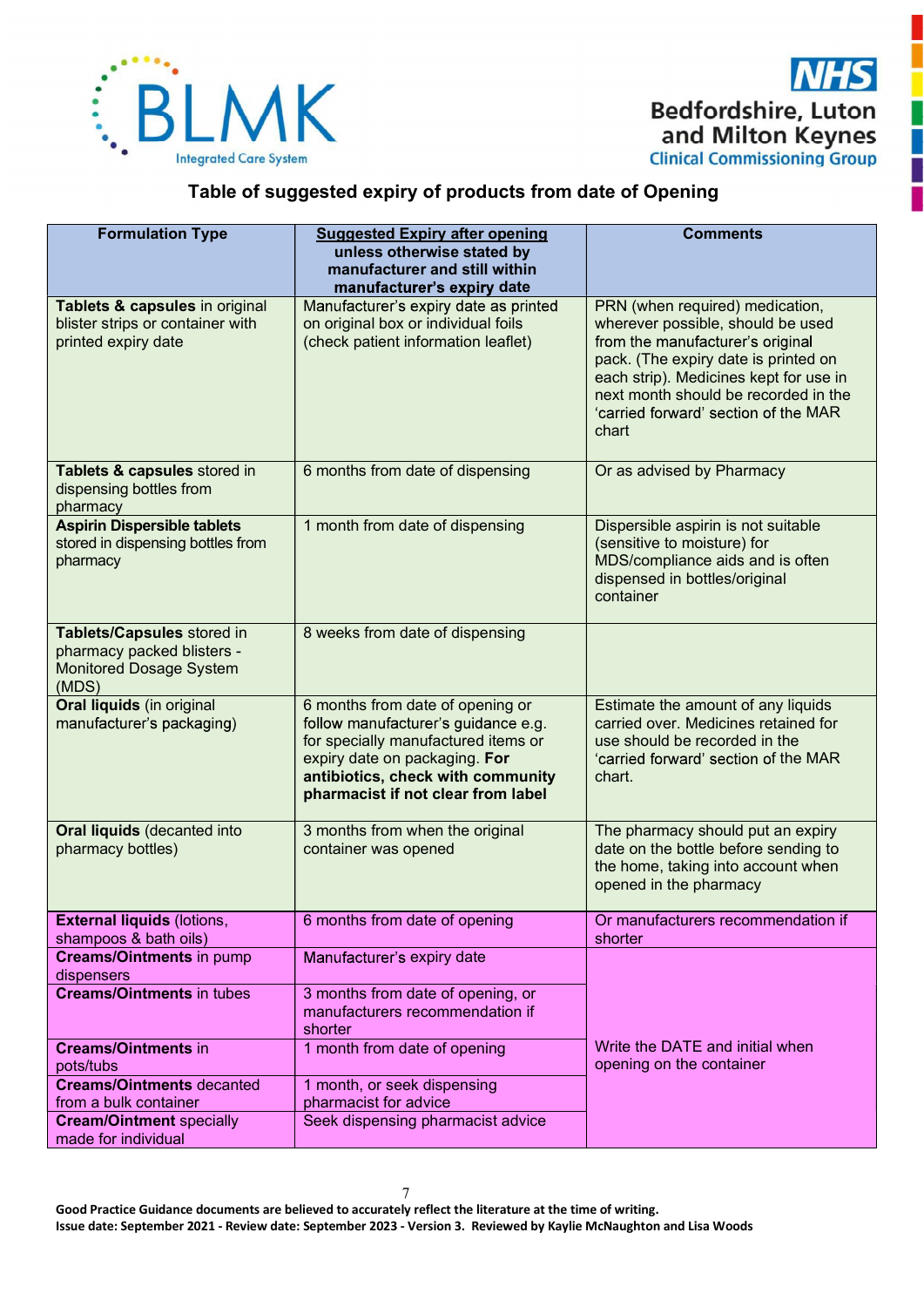



| <b>Formulation Type</b>                          | <b>Suggested Expiry after opening</b><br>unless otherwise stated by<br>manufacturer and still within<br>manufacturer's expiry date                                                                                                                                                             | <b>Comments</b>                                                                                                                                                      |
|--------------------------------------------------|------------------------------------------------------------------------------------------------------------------------------------------------------------------------------------------------------------------------------------------------------------------------------------------------|----------------------------------------------------------------------------------------------------------------------------------------------------------------------|
| <b>Sterile Eye/Ear/Nose</b><br>drops/Ointments   | 28 days from date of opening                                                                                                                                                                                                                                                                   | Some items may need storing in the<br>fridge once opened                                                                                                             |
| <b>Rectal Diazepam</b>                           | Individual foil wrapped tubes<br>Non-foil wrapped                                                                                                                                                                                                                                              | Manufacturer's expiry date<br>6 months from date of opening                                                                                                          |
| <b>SIP Feeds/oral</b><br>supplementary nutrition | Unopened, follow Manufacturer's<br>expiry date.                                                                                                                                                                                                                                                | Follow manufacturer's guidance<br>once opened (most keep for 24<br>hours in fridge)                                                                                  |
| <b>Inhalers</b>                                  | Manufacturer's expiry date                                                                                                                                                                                                                                                                     | Some inhalers have a shortened<br>expiry after dispensing or once<br>opened. These should have a<br>written expiry date by the pharmacy                              |
| <b>Glyceryl Trinitrate Sprays</b>                | Manufacturer's expiry date                                                                                                                                                                                                                                                                     |                                                                                                                                                                      |
| <b>Insulin</b>                                   | <b>Unopened: Manufacturer's expiry</b><br>date when stored in a fridge between<br>$2^{\circ}$ C and $8^{\circ}$ C<br><b>Once Opened: 4 weeks for insulin</b><br>vials and pens unless otherwise<br>stated. When in use can be kept at<br>normal room temperature (less than<br>$25^{\circ}$ C) | One pen/cartridge will often be<br>sufficient per month. Ask the GP to<br>prescribe the nearest number of<br>pens/cartridges need per month to<br>reduce stockpiling |

These guidelines are subject to correct storage at ambient temperatures recommended by manufacturers and are based on general consensus and not evidence-based due the lack of information available

There is insufficient data in published literature and no up-to-date authoritative resource that provides data on the stability of medicines when stored outside of the manufacturer's original packaging. Conversely there are illustrative examples of degradation of medicines when stored outside of their original packaging.